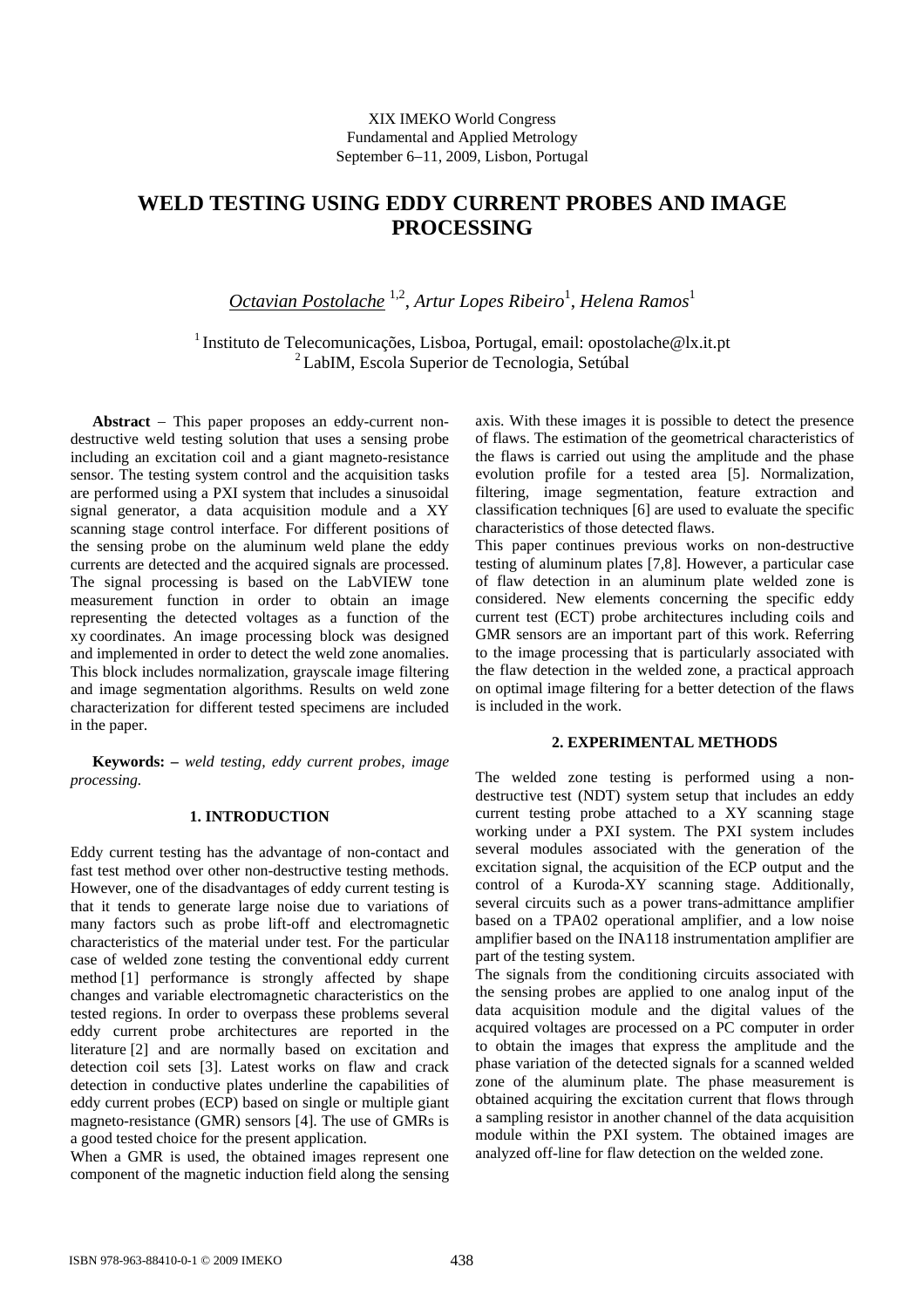#### *2.1. Eddy current testing probe (ECT-probe)*

Two architectures of eddy current testing probes are considered in the work: one classical inductive probe (ECT-IP) with three coaxial coils, one for excitation and two detection coils as depicted in Fig.1.a, and a probe (ECT-PP) with one excitation coil and a GMR sensor with the sensing plane perpendicular to the coil axis as depicted in Fig. 1.b.



Fig.1. ECT probes a) ECT-IP probe; b) ECT-PP probe; eC excitation coil; dC1, dC2 - detection coils; GMR – giant magnetoresistive sensor; LNA-low noise amplifier, PA-power transadmittance amplifier, PXI-SG -modular signal generator, PXI-DAQ -acquisition module.

The excitation coils (eC) of the ECT probes are characterized by the following parameters: inside radius 20 mm, outside radius 46 mm, length of coil 10 mm, number of turns 400, diameter of wire 0.5 mm. The detection coils of the 1eC-2dC ECT probe present the following characteristics: inside radius 2 mm, outside radius 3 mm, length of coil 5 mm, number of turns 500, diameter of wire 0.1 mm. Referring to 1eC-1GMR ECT probe the induction field is measured using the GMR (NVE-AA002) sensor with the geometric characteristics according to the SOIC-8 standard values. The used GMR presents the detection direction normal to the excitation coil symmetry axis and presents a linear operation range between 1.5 Oe to 10.5 Oe and sensitivity in the range between 3.0 mV/V-Oe and 4.2 mV/V-Oe. A permanent magnet is used to assure the GMR biasing, providing a constant magnetic field in the sensitive direction.

#### *2.2. Signal Conditioning*

The excitation current is produced by a trans-admittance amplifier driven by a NI PXI-5406 function generator. The voltage signals obtained from the eddy current probes:  $V_{dCl}$ and  $V_{dC2}$  in the inductive probe case and  $V_{GMR}$  in the ECT probe based on GMR are amplified on the low noise amplifier stage that was implemented using an INA118. Different gain values are automatically set  $(G_{ind} = 100, 150,$ 200).

The detected signals are applied to the analog inputs of the PXI-6251 16-bit multifunction board working with a maximum acquisition rate of 1.2 MHz.

For each position of both ECT probes the output signals are acquired during some periods of the excitation current. The estimation of the signal amplitude, phase and frequency is obtained using the LabVIEW "tone measurement function". For the particular case of the inductive ECT-IP probe, the signal  $V_{IP}$  that contains the information on the defects is

obtained by subtracting the estimated phasors derived from the detection coils voltages. For the ECT-PP probe a  $V_{MP}$ signal, containing the information on the defects, is obtained directly from the tone measurement function output for the  $V_{MS}$ .

The calculated  $V_{IP}$  or  $V_{MP}$  are stored together with the (x,y) coordinates of the corresponding probe localization on the plate. Thus an EC image is obtained and will be analyzed for cracks and flaw detection and characterization. In order to provide the excitation current to the probes, at different frequencies, a PXI generator and a power amplifier (PA) is used. The ECT-probes are excited by a sinusoidal current with frequency within the [2; 15] kHz range for 1eC-2dC ECT probe and [0.1; 10] kHz for the 1eC-1GMR ECT probe. Varying the frequency a good sensitivity for the detection of superficial defects or deeper field penetration into the tested aluminum plates is reached. The sensitivity of the magneto-resistive sensor included in the probe does not depend on the frequency in the considered range. Thus, the overall probe sensitivity is increased in what concerns the detection of flaws deeper in the welded region.

### **3. IMAGE SIGNAL PROCESSING**

The signals acquired from the detectors for the sinusoidal excitation are processed in order to obtain the eddy current amplitude images (EC-AI) and eddy current phase images (EC-PI). The pixel dimension depends on the X-Y scanning stage resolution. However, to limit the total amount of data, 0.5 mm  $\times$  0.5 mm and 1 mm  $\times$  1mm per pixel were considered in the present case.

The eddy current images were obtained for an aluminum welded plate where the weld defects have been purposely created. These defects consist of incomplete weld, weld with impurities, and lack of weld.

In order to detect the induced defects in the welded zone the acquired images were processed in different steps. Normalization followed by RGB to gray 8-bit image conversion, image filtering using stationary wavelet methods, image segmentation and the estimation of the geometric characteristics of the defects in the resulting binary image.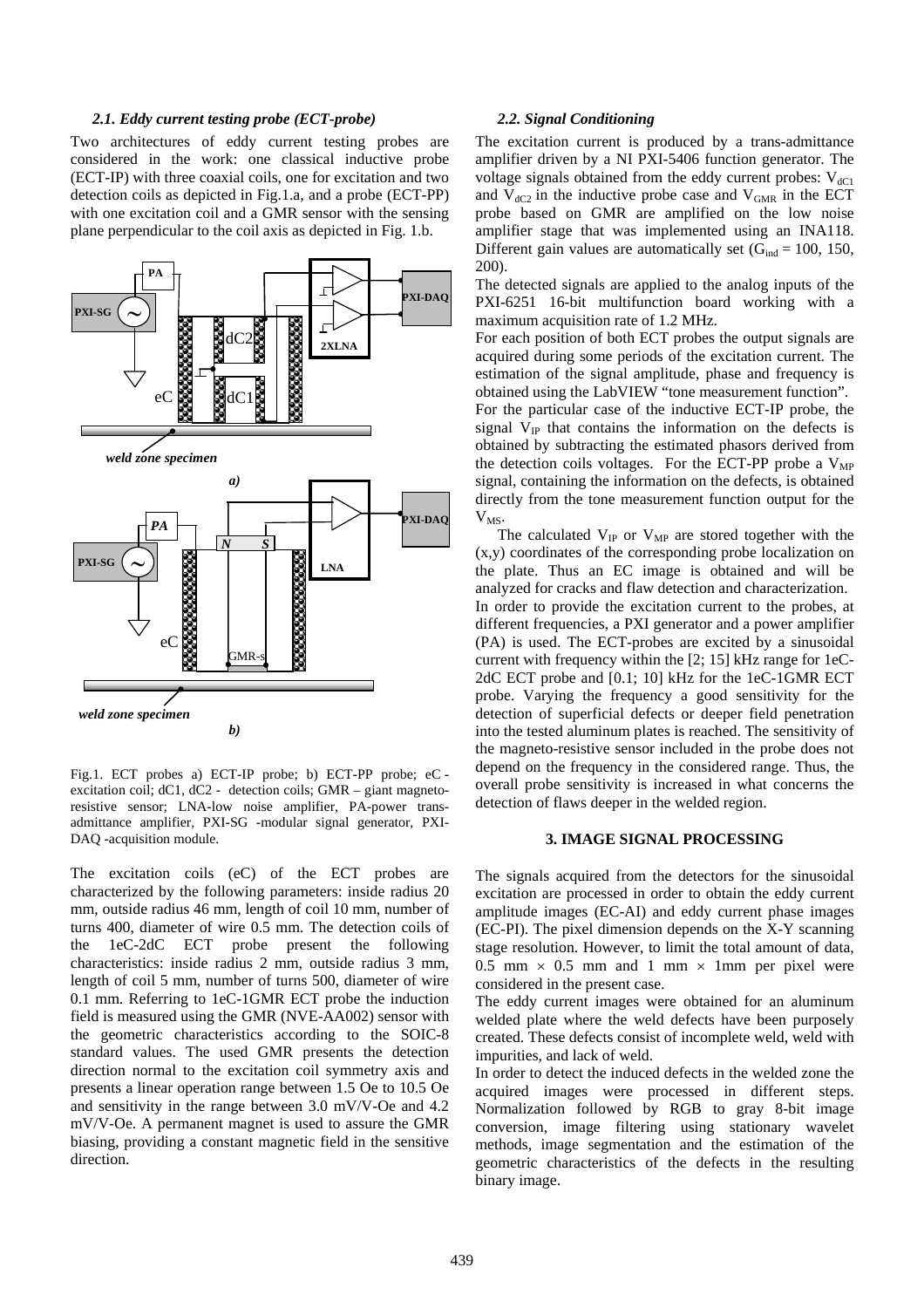#### *3.1. ECI normalization*

For an eddy current image (ECI) of the welded zone (e.g.  $60\times40$  mm specimen) the pixels intensity (ECI(x,y)) were represented as integer values using the relation:

$$
ECI(x, y) = 2^{N} \times \text{round}\left(\frac{v_p(x, y) - \min v_p}{\max v_p - \min v_p}\right) \tag{1}
$$

where  $v_n$  represents the matrix of the acquired signal amplitudes or phase differences, considering the excitation current as reference, and N is the image resolution.

For a low computational load and considering that the Matlab image processing functions are usually tailored for unsigned 8-bit images, the present work refers to  $N = 8$ .

#### *3.2. ECI filtering*

The eddy current images (ECI) previously obtained were analyzed into the wavelet domain by using the 2D stationary wavelet transform (2D-SWT) followed by a soft thresholding technique in order to preserve the localization of the defects on the welded zone. The processed image was reconstructed using the 2D stationary inverse wavelet transform (2D-ISWT).

The 2D-SWT was used because of its ability to perform the accurate local analysis of an arbitrary image and to assure the positional integrity that is an urged condition in the present case. Using the presented filtering, based on 2D-SWT, the segmentation is well performed even when the background pixel intensity levels are not uniform due to the welding line.

The ECI filtering was required considering that during eddy current sensing, using the inductive or the magneto-resistive based probe, the XY controlled motion system and the sensors geometry is associated with the linear motion and with unfocussed effects at the ECI level.

For the decompositions based on 2D-SWT, the data are simply decomposed into a high frequency component (H) and a low-frequency component  $(L)$ . Therefore, in the  $1<sup>st</sup>$ level of decomposition, the input image is divided into HH, HL, LH, and LL components, where high-frequency is considered in the row direction and low-frequency in the column direction as HL and so on. The same decomposition is continued recursively for the LL component.

As is presented in Fig.2, after the  $1<sup>st</sup>$  level decomposition based on 2D-SWT, the coefficient details corresponding to horizontal, vertical or diagonal directions (HH, LL, LH and HL) are applied to the input of the soft thresholding processing block.

The general soft-threshold function is defined by:

$$
\beta_T(x) = sign(x) \times max(|x| - T, 0)
$$
 (2)

This function takes the argument and shrinks it toward zero using the threshold *T* [9-10]. It was particularly adapted for the 2D-SWT details thresholding. Using this procedure the noise is removed discriminating the wavelet coefficients by sub-bands, but keeping the low resolution coefficients unaltered.

The processed 2D-SWT details and the LL (SWT  $1<sup>st</sup>$  level approximation) are used to reconstruct the filtered eddy

current image  $ECI<sub>swf</sub>$ , using the inverse 2D stationary wavelet transform.

#### *3.3. ECI segmentation*

The filtered images were applied to the segmentation and ECI<sub>swf</sub> feature detection and measurement processing block.



Fig.2. ECI processing block diagram (ECI-eddy current image; LL, LH, HL, LL -1<sup>st</sup> level 2D-SWT decomposition approximation and details)

In the segmentation process a global threshold level was used to convert the  $ECI<sub>swf</sub>$  intensity image into a corresponding binary image  $ECI<sub>B</sub>$ .

The Matlab functions used for ECI<sub>swf</sub> segmentation were "graythresh(.)" and "im2bw(.)". Accordingly, measurement accuracy results and additional techniques based on 2D-SWT direct segmentation were also considered.

The image elements obtained were the number of defects in the welded zone, their localization, and the area of each one. These elements were estimated starting from the ECI<sub>B</sub>.

Considering the scanned region and the number of pixels for the considered ECI the localization and the crack area were estimated. The localization of the image features was obtained by estimation of the centroid position in the  $ECI<sub>B</sub>$ , while the areas were calculated as the sum of the pixels for each image object multiplied by the area of the individual pixels. In order to characterize the accuracy of the implemented ECI processing, a comparison between the real localization and pixel size with the obtained results was considered because the plate sample had been previously characterized..

#### **4. RESULTS AND DISCUSSION**

Two sets of eddy current images were obtained using both types of ECT probes. For the particular case of ECT prove based on GMR for a 10X40 mm scanned area the evolution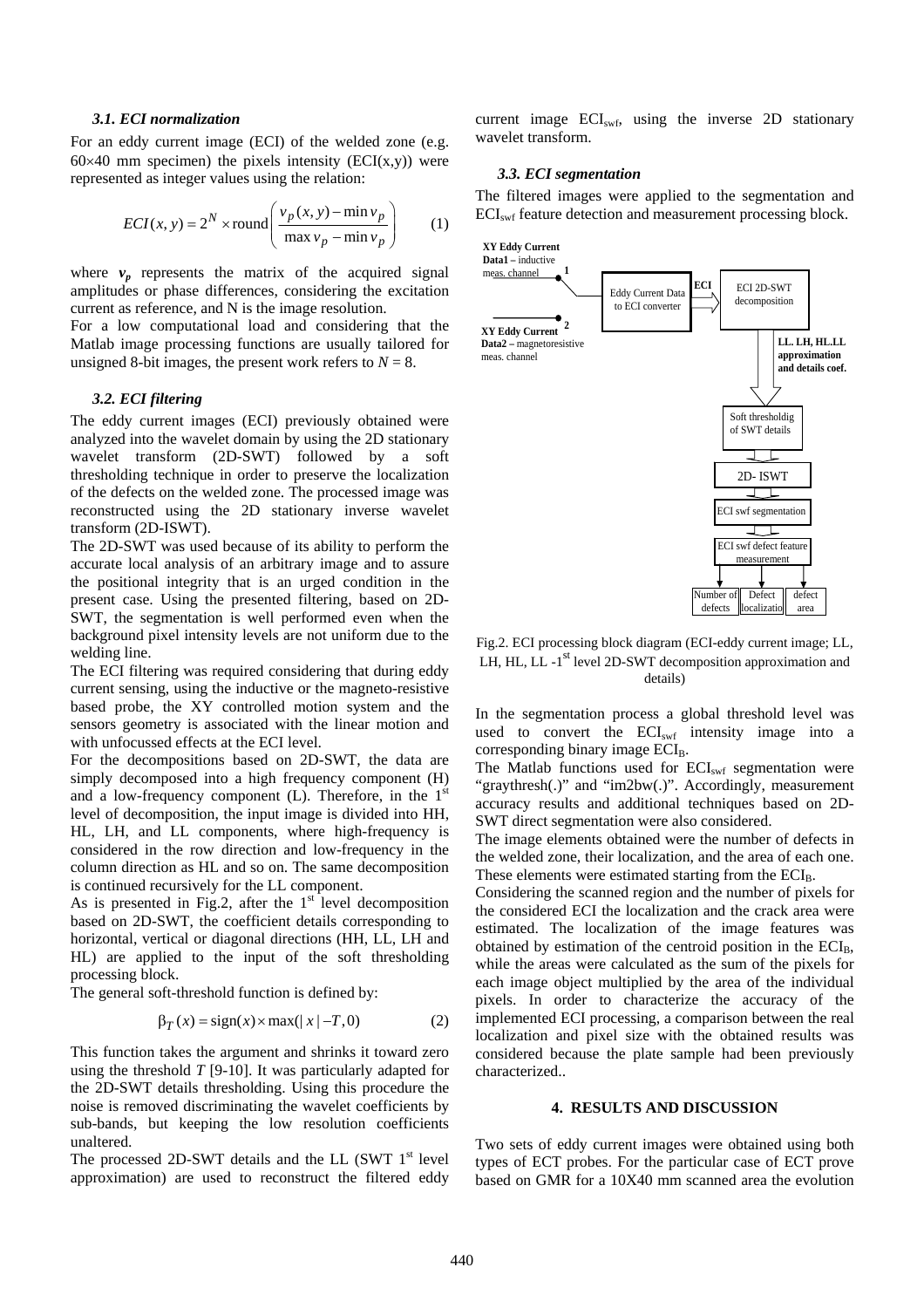of amplitude (ampl) and phase (ph) are presented in Fig.3 and Fig.4. These results were obtained with an excitation frequency  $f_{ex} = 7$  kHz. For this excitation frequency the standard penetration depth in the Al 2024 T3 aluminum is  $\delta = 4.55$  mm. The sampling frequency is set automatically being dependent on the number of points per period introduced in the LabVIEW application. In the present case the sample frequency was  $f_S = 210$  kHz corresponding to 30 points per period at  $f_{ex} = 7$  kHz. In order to get a good accuracy on the amplitude and phase calculation, based on the tone measurement LabVIEW function, 20 periods were acquired, with a total of 600 samples for each position of the probe. One measurement is taken for each position of the probe, but the time required to accomplish the measurement depends essentially on the required delay to stabilize the mechanical system (e.g. 3 sec.). The image processing if performed offline only after the entire surface was scanned.



Fig.3. The evolution of the eddy current amplitude for a 10X40 mm welded zone.

When the ECT-PP probe, based on a GMR sensor, is used the localization of the weld line is clearer when the phase difference profile is observed than by inspecting the amplitude profile.



Fig.4. The evolution of the phase difference between the excitation current and eddy currents for a 10X40 mm welded zone.

Using the ECT-IP probe based on excitation and detection coils the amplitude evolution corresponding to the welded zone assures a better localization of the weld line.

After normalization an 8-bit gray image of the weld zone is obtained. Fig. 5 presents the 8-bit gray image (124x84 pixels, 1 pixel occupying a 0.5×0.5 mm square) obtained using the ECT-IP probe for the weld scanned region. The dark gray vertical bar is due to the morphological material change in the weld line, but a defect is visible on the upper top of this line.



Fig.5. Normalized 8-bit eddy current image before and after 2D-SWT filtering.

After filtering the segmentation based on the thresholding method was applied and a binary image was obtained (Fig.6). An additional processing, using the bwareaopen (.) function, was applied to remove the objects containing a small number of pixels  $(N<4$  pixels) from the binary image represented in Fig.6 a). To fill the gaps the strell(.) Matlab function was used and the Fig. 6 b) was obtained. The parameters used on the applied functions were chosen in order not to affect the main geometrical characteristics of the detected defect represented on the binary image.



Fig.6 The binary image obtained after segmentation of the denoised ECI gray image.

Using the binary image feature extraction based on the *imfeature(.)* Matlab function, the defect position on the scanned area was determined based on centroid estimation. For the particular case of Fig.6 the centroid coordinates are  $x_c$ =19 pixels,  $y_c$ =51 pixels. The area of the detected defect was calculated also in pixels and is about 32 pixels. Taking into account the scanning step of 0.5 mm the area of the defect in the weld zone is about 8 mm<sup>2</sup>.